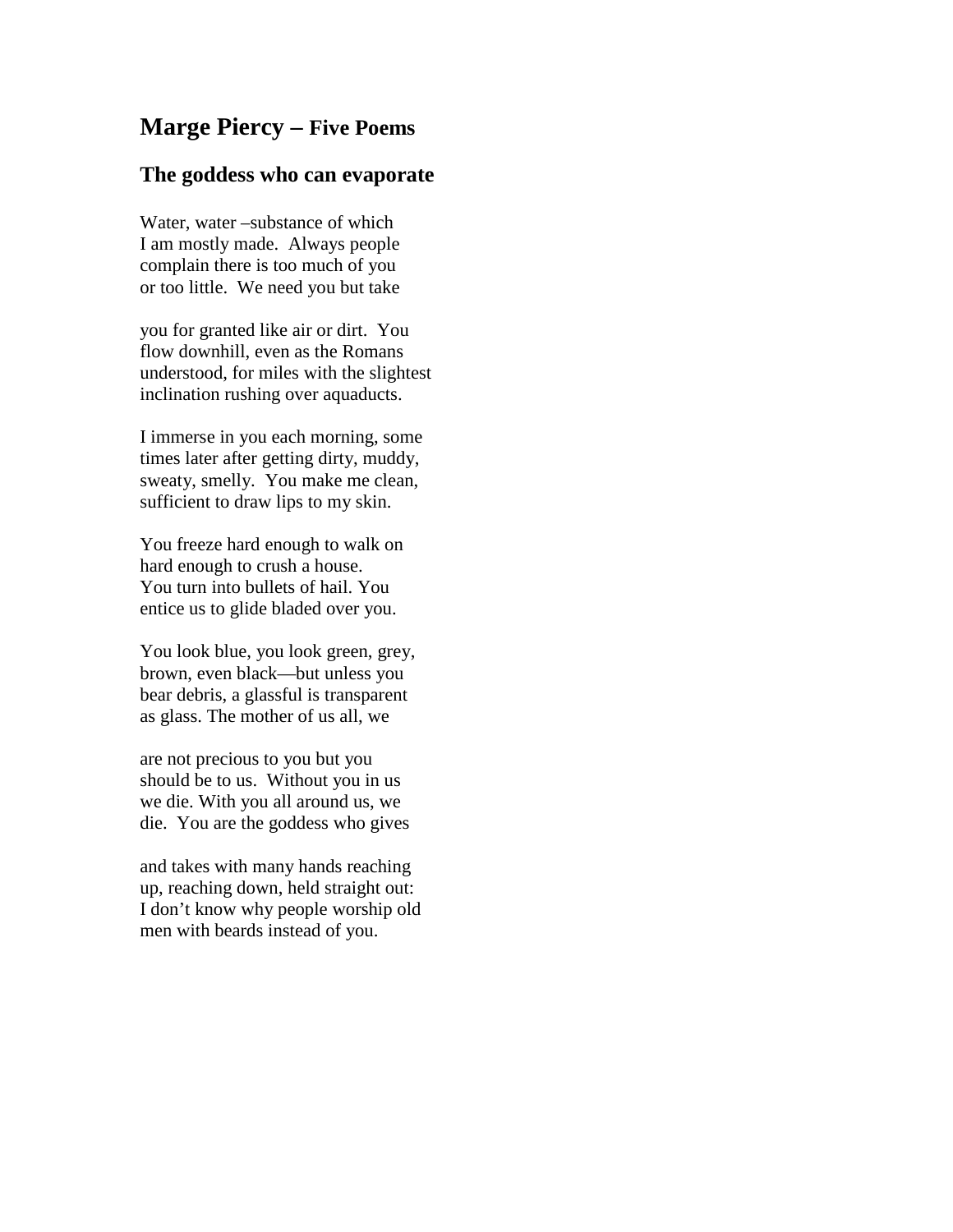#### **Seasons of the couch**

In winter I often sprawl upon it reading, watching TV, having deep or silly conversations. Cats snooze on my belly. I eat one chocolate.

Maybe I use a heating pad for warmth. We pull couches to face each other when we entertain friends. Sick, I huddle there under a quilt.

In summer I toss things on it as I rush by. It's almost a table. Friends visit outside. Parties occur in the garden. Even the cats

desert it for the screened-in porch. But the bed: except when we travel laying ourselves down in rented beds of dubious comfort and germs,

every night there we are, wrapped in its friendly sheets, abandoning our brains like bodies given to the sea, floating face upwards.

Some friends are seasonal, gone in winter, some working three jobs for their nut in summer, some hosting guests every weekend. A few are constant

in every season, comfortable, aiding and abetting, giving rides and dinners, reliable as tides. We all have parttime comrades and comforts, like couches.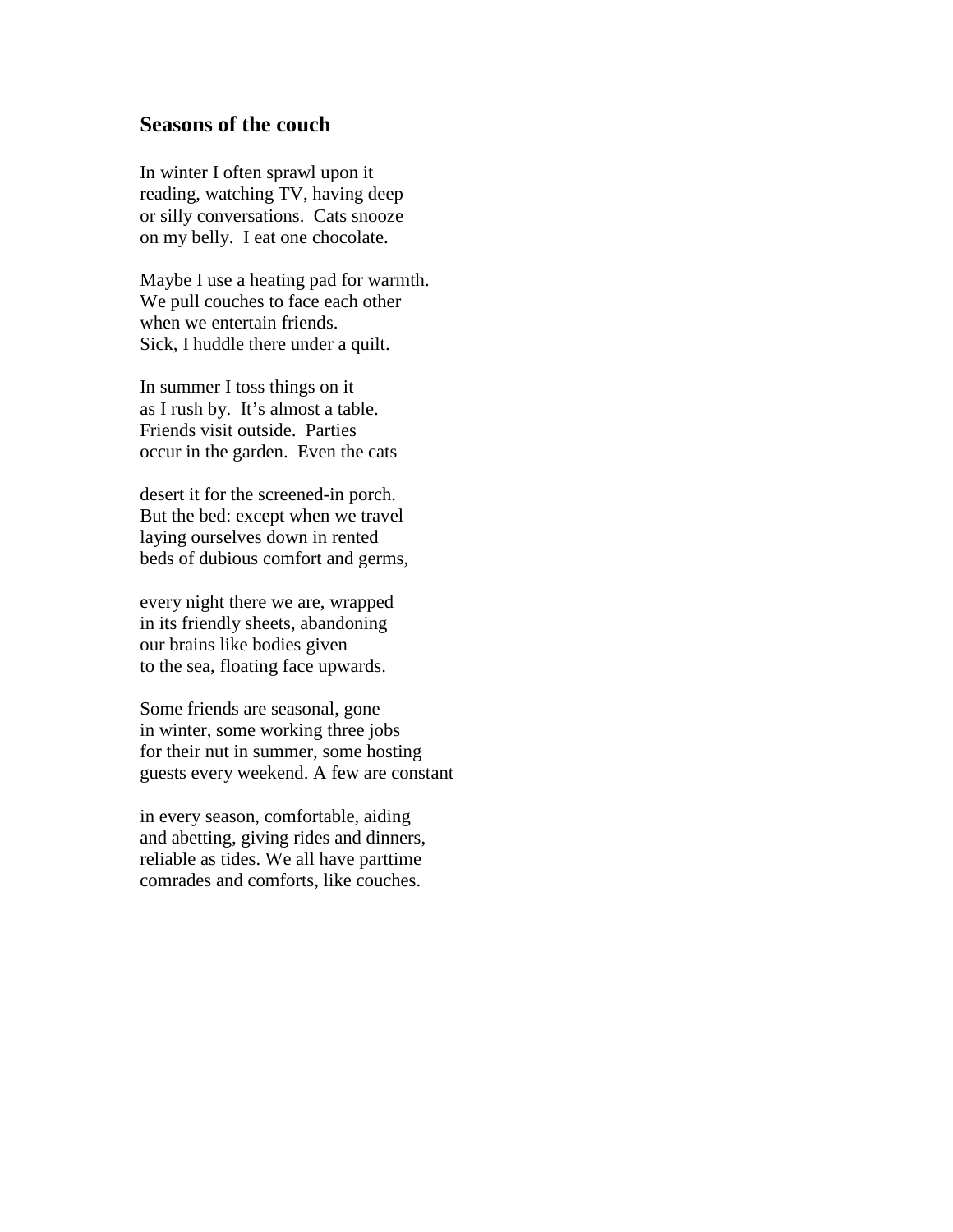#### **Right now, come on**

The buds on the crab apple are swelling and forsythia all along the highway flaunts its slightly dirty yellow or oilskin slicker almost neon.

The gobbler in the cul-de-sac turns this way, that, his tail burst into a wide fan for the hens who peck on, barely interested.

A doe is followed into rhododendrons by two yearlings and a fawn who stares. The doe has been here before. She knows there's no danger for them from us.

The cats split their time between dozing in the sun till their fur almost smokes and chattering at the squirrels robbing the feeders and chipmunks darting by.

The winter was far too long and violent disappearing the car into a snow bank battering the house with wolf winds that threatened to blow it all down.

Now everything is in a hurry to sprout, to grow, to mate. We need a nest now the birds shout. Worms eat their way through garden soil, fertilizing.

All the pleasures of winter--reading, films, giving and going to parties--all dim to the little lights of shut off appliances and only the sun draws us.

My computer can sleep. Every tulip, each nodding daffodil is far more compelling than any poem or story. Goodbye. I'm going outside to plant.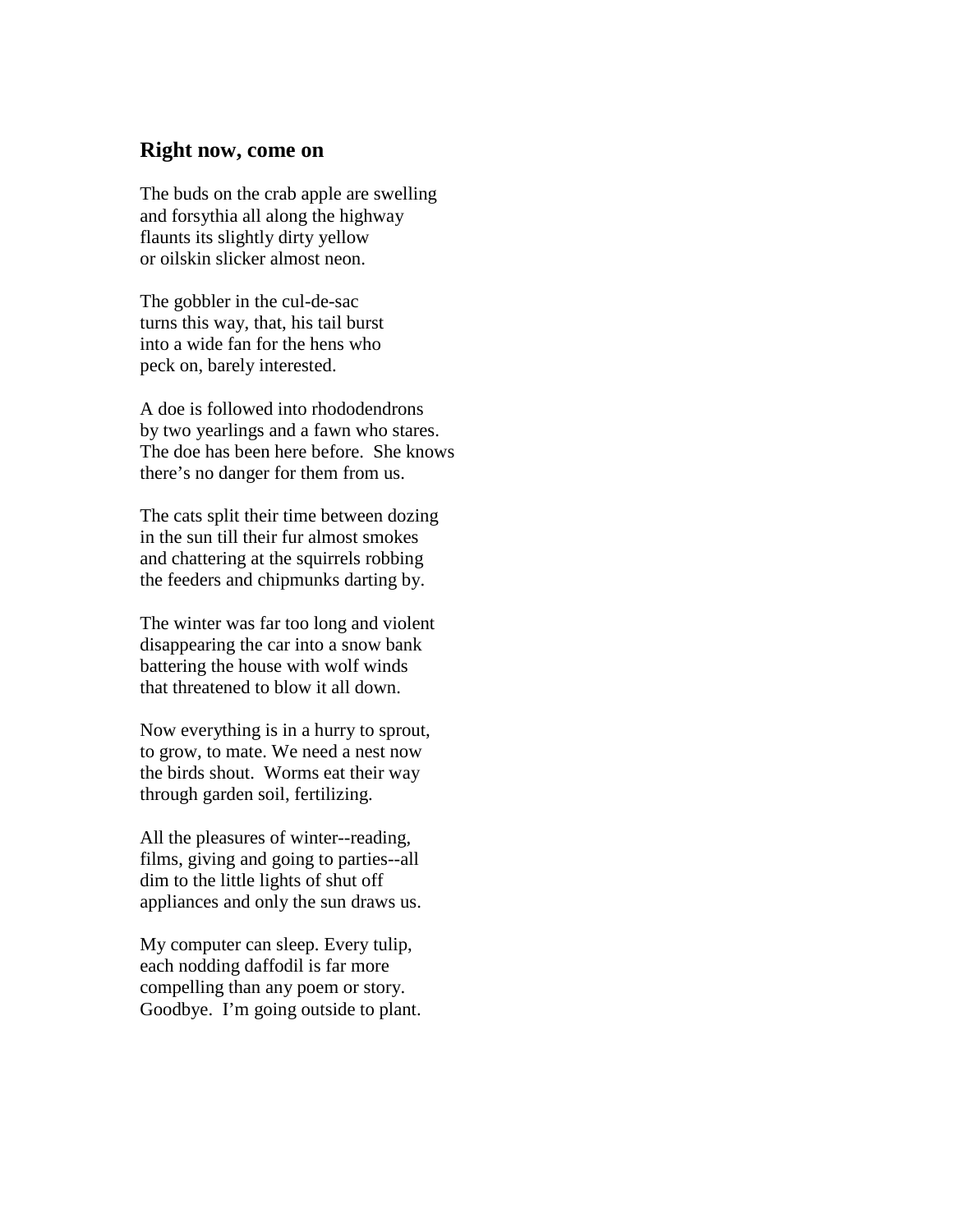## **T'was a dark and stormy night**

The wind is cold the night is long dark confounds us. Will the house still stand with the dawn?

Great wind is attacking the pines and oaks. Chickadees and finches hide in the hemlock always hungry now.

Who can sleep in the wind's roar? Mice scuttle in through foundation's cracks to hide.

Branches split, some large thing falls with a massive thud we feel in our bones. What survives out there?

This night is long as an epic in a tongue all foreign to us. We only know we're scared begging for daylight.

## **Multitasking it away**

Tasks pile up like an overloaded bookcase about to fall and crush us. We are busy, very busy, exceedingly so. While pleasure

like a plateful of raspberries forgotten in the refrigerator rots, molds, is quite, quite dead. On our final beds, at home